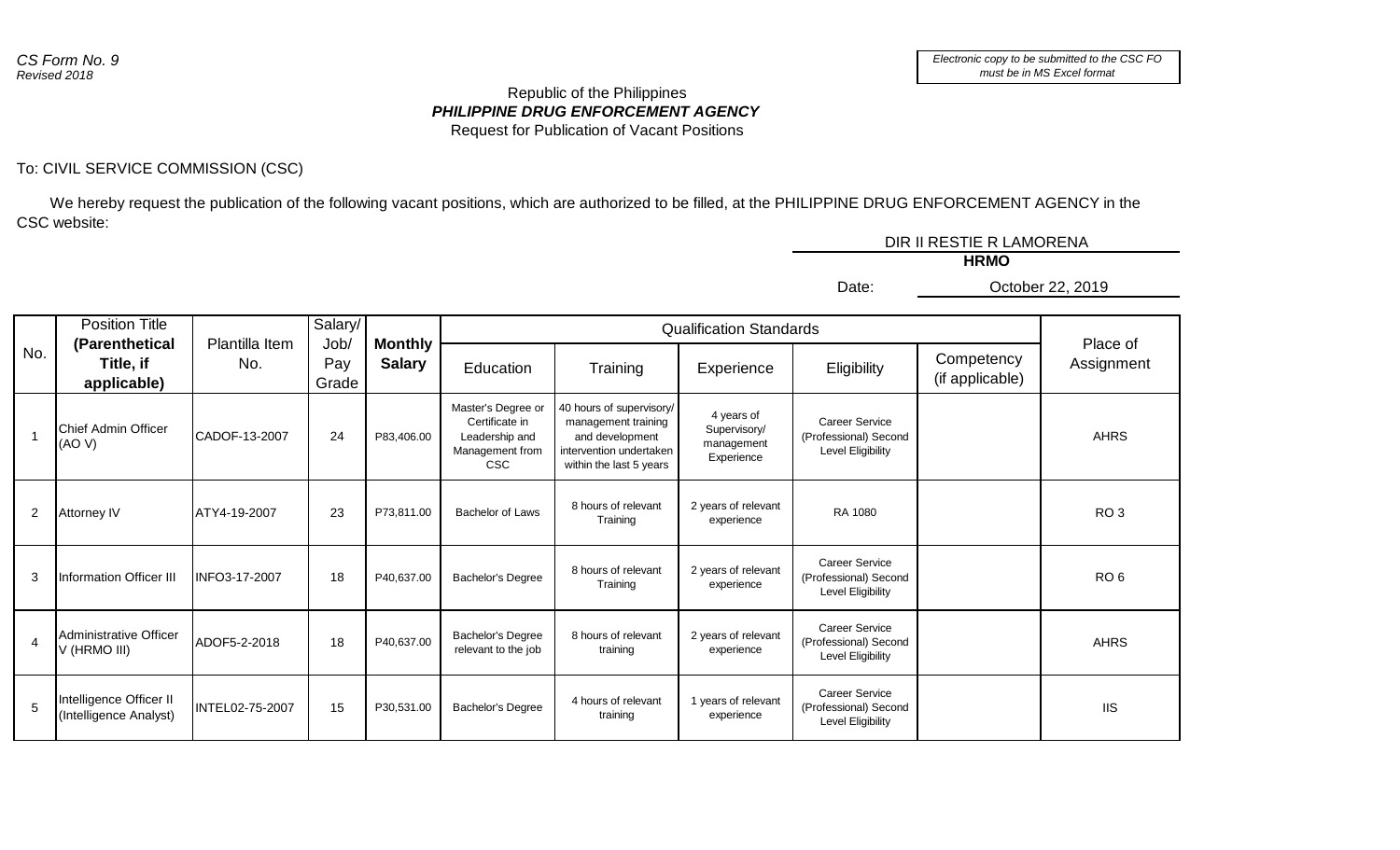| 6              | <b>Information Officer II</b> | INFO2-23-2007    | 15 | P30,531.00 | <b>Bachelor's Degree</b> | 4 hours of relevant<br>training | 1 years of relevant<br>experience | <b>Career Service</b><br>(Professional) Second<br>Level Eligibility        | <b>PECIS</b>    |
|----------------|-------------------------------|------------------|----|------------|--------------------------|---------------------------------|-----------------------------------|----------------------------------------------------------------------------|-----------------|
| $\overline{7}$ | Legal Assistant II            | LEA2-30-2007     | 12 | P22,938.00 | <b>Bachelor's Degree</b> | None Required                   | None Required                     | Career Service<br>(Professional) Second<br><b>Level Eligibility</b>        | <b>IAS</b>      |
| 8              | Intelligence Officer I        | INTEL01-59-2007  | 11 | P20,754.00 | <b>Bachelor's Degree</b> | None Required                   | None Required                     | Career Service<br>(Professional) Second<br><b>Level Eligibility</b>        | RO <sub>6</sub> |
| 9              | Intelligence Officer I        | INTEL01-26-2015  | 11 | P20,754.00 | Bachelor's Degree        | None Required                   | None Required                     | Career Service<br>(Professional) Second<br><b>Level Eligibility</b>        | RO-NCR          |
| 10             | Intelligence Officer I        | INTEL01-269-2007 | 11 | P20,754.00 | Bachelor's Degree        | None Required                   | None Required                     | <b>Career Service</b><br>(Professional) Second<br>Level Eligibility        | <b>IIS</b>      |
| 11             | Intelligence Officer I        | INTEL01-480-2007 | 11 | P20,754.00 | <b>Bachelor's Degree</b> | None Required                   | None Required                     | <b>Career Service</b><br>(Professional) Second<br>Level Eligibility        | <b>RO 12</b>    |
| 12             | Intelligence Officer I        | INTEL01-30-2007  | 11 | P20,754.00 | <b>Bachelor's Degree</b> | None Required                   | None Required                     | Career Service<br>(Professional) Second<br><b>Level Eligibility</b>        | RO <sub>6</sub> |
| 13             | Intelligence Officer I        | INTEL01-240-2007 | 11 | P20,754.00 | <b>Bachelor's Degree</b> | None Required                   | None Required                     | Career Service<br>(Professional) Second<br><b>Level Eligibility</b>        | <b>RO 11</b>    |
| 14             | Intelligence Officer I        | INTEL01-422-2007 | 11 | P20,754.00 | Bachelor's Degree        | None Required                   | None Required                     | <b>Career Service</b><br>(Professional) Second<br><b>Level Eligibility</b> | <b>RO-NCR</b>   |
| 15             | Intelligence Officer I        | INTEL01-269-2007 | 11 | P20,754.00 | Bachelor's Degree        | None Required                   | None Required                     | <b>Career Service</b><br>(Professional) Second<br>Level Eligibility        | <b>IIS</b>      |
| 16             | Intelligence Officer I        | INTEL01-48-2007  | 11 | P20,754.00 | <b>Bachelor's Degree</b> | None Required                   | None Required                     | <b>Career Service</b><br>(Professional) Second<br>Level Eligibility        | <b>RO 11</b>    |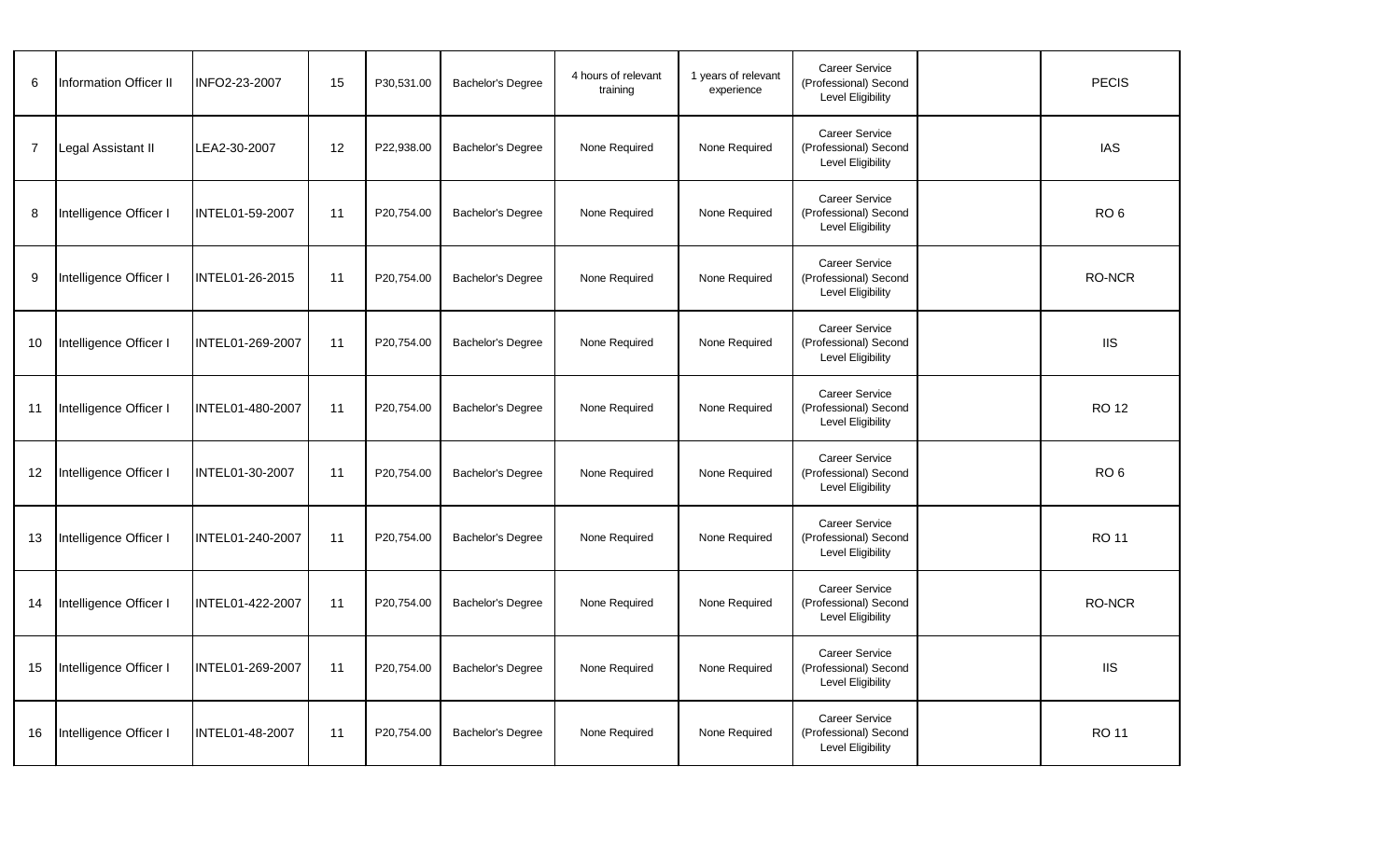| 17 | Intelligence Officer I | INTEL01-43-2007  | 11 | P20,754.00 | Bachelor's Degree        | None Required | None Required | <b>Career Service</b><br>(Professional) Second<br>Level Eligibility | RO <sub>6</sub> |
|----|------------------------|------------------|----|------------|--------------------------|---------------|---------------|---------------------------------------------------------------------|-----------------|
| 18 | Intelligence Officer I | INTEL01-374-2007 | 11 | P20,754.00 | Bachelor's Degree        | None Required | None Required | <b>Career Service</b><br>(Professional) Second<br>Level Eligibility | CAR             |
| 19 | Intelligence Officer I | INTEL01-322-2007 | 11 | P20,754.00 | <b>Bachelor's Degree</b> | None Required | None Required | <b>Career Service</b><br>(Professional) Second<br>Level Eligibility | <b>RO 10</b>    |
| 20 | Intelligence Officer I | INTEL01-164-2018 | 11 | P20,754.00 | <b>Bachelor's Degree</b> | None Required | None Required | <b>Career Service</b><br>(Professional) Second<br>Level Eligibility | <b>RO 13</b>    |
| 21 | Intelligence Officer I | INTEL01-146-2007 | 11 | P20,754.00 | <b>Bachelor's Degree</b> | None Required | None Required | Career Service<br>(Professional) Second<br><b>Level Eligibility</b> | RO <sub>2</sub> |
| 22 | Intelligence Officer I | INTEL01-375-2015 | 11 | P20,754.00 | <b>Bachelor's Degree</b> | None Required | None Required | Career Service<br>(Professional) Second<br>Level Eligibility        | RO <sub>1</sub> |
| 23 | Intelligence Officer I | INTEL01-176-2007 | 11 | P20,754.00 | <b>Bachelor's Degree</b> | None Required | None Required | Career Service<br>(Professional) Second<br><b>Level Eligibility</b> | CAR             |
| 24 | Intelligence Officer I | INTEL01-213-2015 | 11 | P20,754.00 | <b>Bachelor's Degree</b> | None Required | None Required | <b>Career Service</b><br>(Professional) Second<br>Level Eligibility | RO <sub>7</sub> |
| 25 | Intelligence Officer I | INTEL01-238-2015 | 11 | P20,754.00 | Bachelor's Degree        | None Required | None Required | <b>Career Service</b><br>(Professional) Second<br>Level Eligibility | RO <sub>6</sub> |
| 26 | Intelligence Officer I | INTEL01-164-2015 | 11 | P20,754.00 | Bachelor's Degree        | None Required | None Required | <b>Career Service</b><br>(Professional) Second<br>Level Eligibility | RO <sub>9</sub> |
| 27 | Intelligence Officer I | INTEL01-152-2007 | 11 | P20,754.00 | Bachelor's Degree        | None Required | None Required | <b>Career Service</b><br>(Professional) Second<br>Level Eligibility | RO <sub>5</sub> |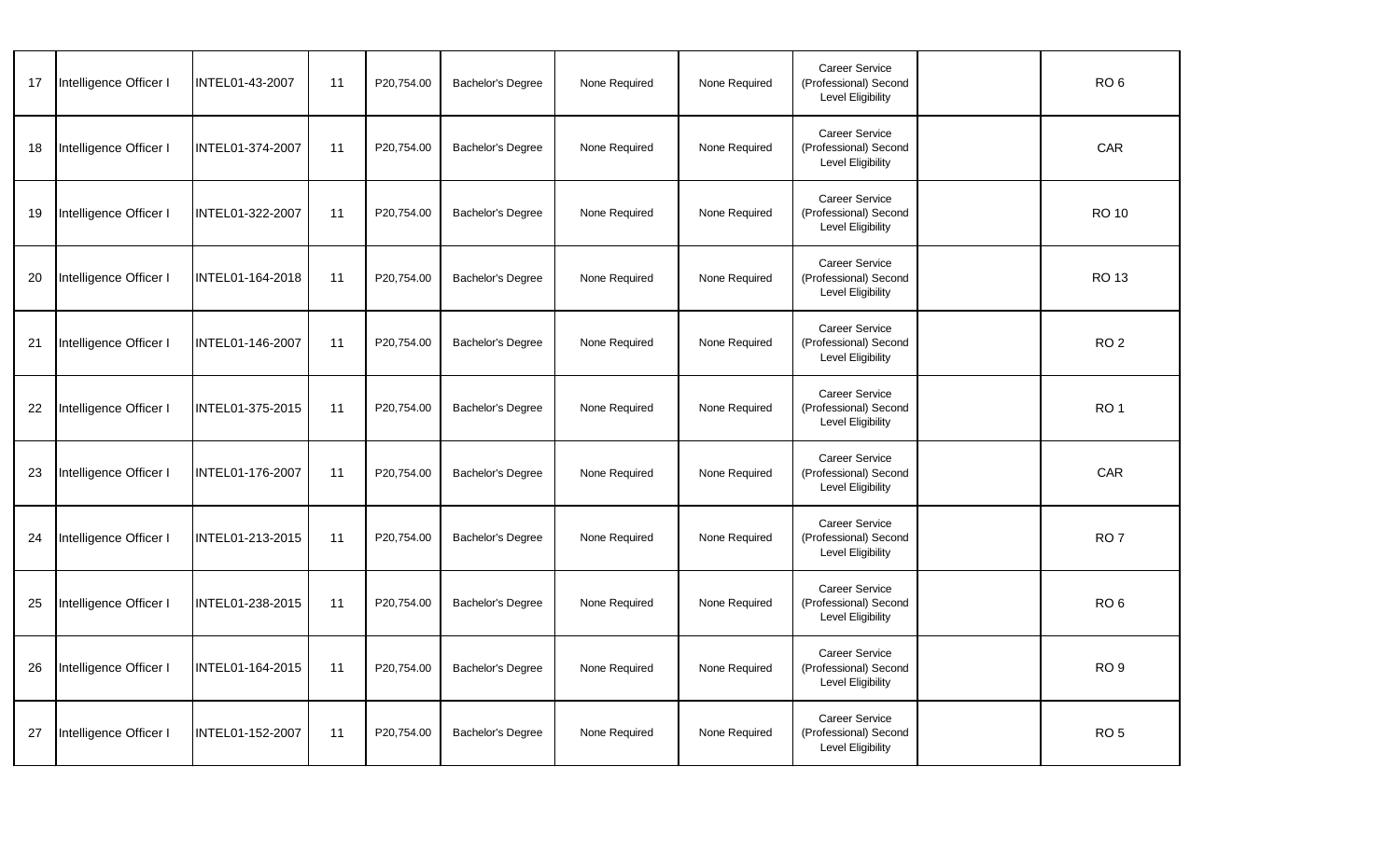| 28 | Intelligence Officer I | INTEL01-343-2015      | 11 | P20,754.00 | Bachelor's Degree        | None Required | None Required | <b>Career Service</b><br>(Professional) Second<br>Level Eligibility        | RO <sub>2</sub> |
|----|------------------------|-----------------------|----|------------|--------------------------|---------------|---------------|----------------------------------------------------------------------------|-----------------|
| 29 | Intelligence Officer I | INTEL01-312-2015      | 11 | P20,754.00 | <b>Bachelor's Degree</b> | None Required | None Required | <b>Career Service</b><br>(Professional) Second<br><b>Level Eligibility</b> | RO <sub>3</sub> |
| 30 | Intelligence Officer I | INTEL01-109-2015      | 11 | P20,754.00 | <b>Bachelor's Degree</b> | None Required | None Required | Career Service<br>(Professional) Second<br><b>Level Eligibility</b>        | <b>RO 11</b>    |
| 31 | Intelligence Officer I | INTEL01-273-2015      | 11 | P20,754.00 | Bachelor's Degree        | None Required | None Required | <b>Career Service</b><br>(Professional) Second<br><b>Level Eligibility</b> | <b>RO 4-B</b>   |
| 32 | Intelligence Officer I | INTEL01-299-2015      | 11 | P20,754.00 | <b>Bachelor's Degree</b> | None Required | None Required | <b>Career Service</b><br>(Professional) Second<br>Level Eligibility        | <b>RO 4-A</b>   |
| 33 | Intelligence Officer I | INTEL01-206-2015      | 11 | P20,754.00 | Bachelor's Degree        | None Required | None Required | Career Service<br>(Professional) Second<br>Level Eligibility               | RO <sub>7</sub> |
| 34 | Intelligence Officer I | INTEL01-288-2015      | 11 | P20,754.00 | <b>Bachelor's Degree</b> | None Required | None Required | <b>Career Service</b><br>(Professional) Second<br>Level Eligibility        | <b>RO 4-A</b>   |
| 35 | Intelligence Officer I | INTEL01-98-2007       | 11 | P20,754.00 | <b>Bachelor's Degree</b> | None Required | None Required | Career Service<br>(Professional) Second<br><b>Level Eligibility</b>        | RO <sub>2</sub> |
| 36 | Intelligence Officer I | INTEL01-50-2015       | 11 | P20.754.00 | Bachelor's Degree        | None Required | None Required | Career Service<br>(Professional) Second<br>Level Eligibility               | CAR             |
| 37 | Intelligence Officer I | INTEL01-366-2015      | 11 | P20,754.00 | <b>Bachelor's Degree</b> | None Required | None Required | <b>Career Service</b><br>(Professional) Second<br>Level Eligibility        | RO <sub>1</sub> |
| 38 | Intelligence Officer I | <b>INTEL01-2-2015</b> | 11 | P20,754.00 | Bachelor's Degree        | None Required | None Required | Career Service<br>(Professional) Second<br>Level Eligibility               | RO-NCR          |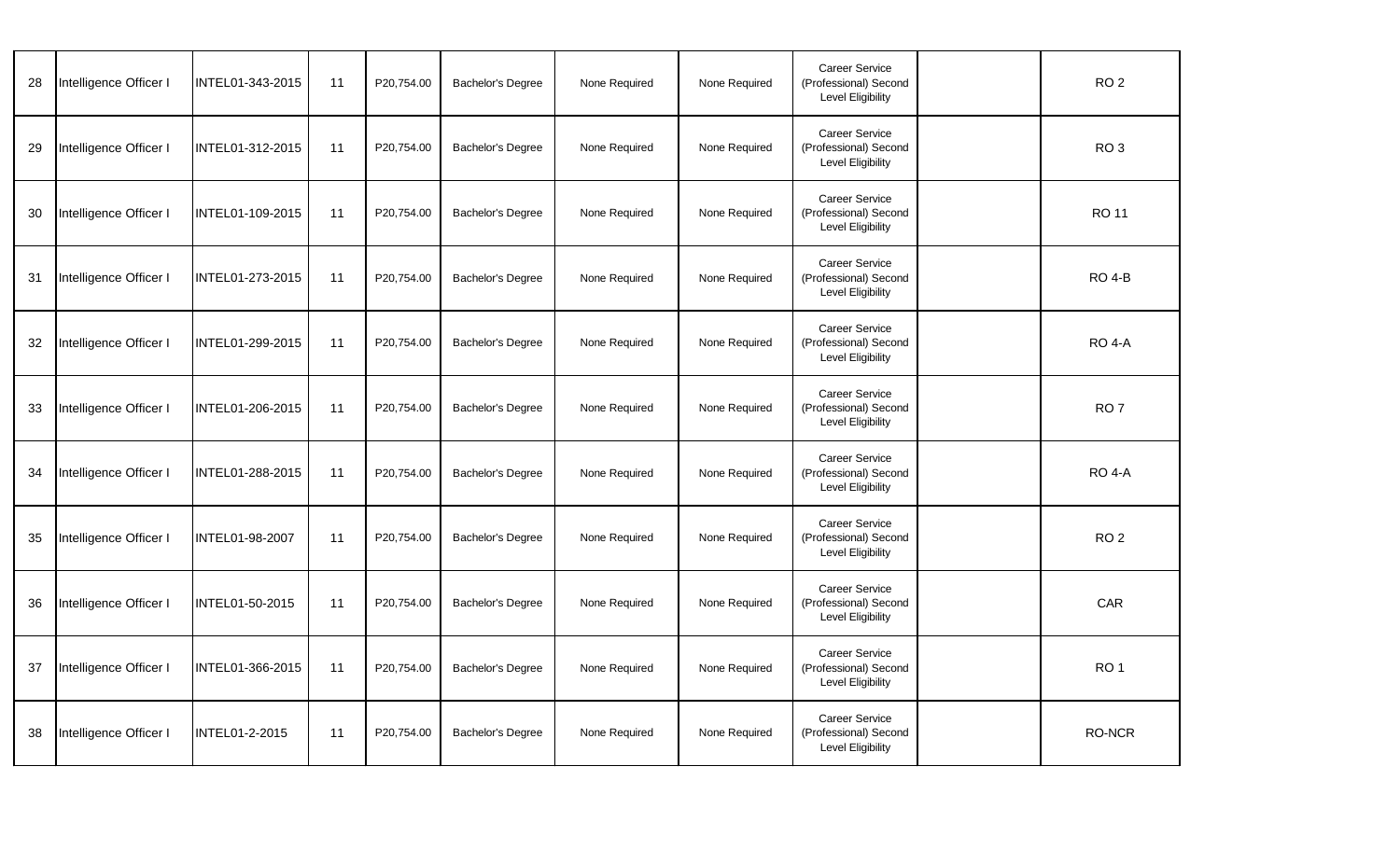| 39 | Intelligence Officer I | INTEL01-263-2015 | 11 | P20,754.00 | Bachelor's Degree        | None Required | None Required | <b>Career Service</b><br>(Professional) Second<br>Level Eligibility        | <b>RO 4-B</b>   |
|----|------------------------|------------------|----|------------|--------------------------|---------------|---------------|----------------------------------------------------------------------------|-----------------|
| 40 | Intelligence Officer I | INTEL01-239-2015 | 11 | P20,754.00 | <b>Bachelor's Degree</b> | None Required | None Required | <b>Career Service</b><br>(Professional) Second<br><b>Level Eligibility</b> | RO <sub>5</sub> |
| 41 | Intelligence Officer I | INTEL01-20-2015  | 11 | P20,754.00 | <b>Bachelor's Degree</b> | None Required | None Required | Career Service<br>(Professional) Second<br><b>Level Eligibility</b>        | RO-NCR          |
| 42 | Intelligence Officer I | INTEL01-17-2015  | 11 | P20,754.00 | Bachelor's Degree        | None Required | None Required | <b>Career Service</b><br>(Professional) Second<br><b>Level Eligibility</b> | <b>RO-NCR</b>   |
| 43 | Intelligence Officer I | INTEL01-207-2015 | 11 | P20,754.00 | Bachelor's Degree        | None Required | None Required | <b>Career Service</b><br>(Professional) Second<br>Level Eligibility        | RO <sub>7</sub> |
| 44 | Intelligence Officer I | INTEL01-18-2015  | 11 | P20,754.00 | Bachelor's Degree        | None Required | None Required | <b>Career Service</b><br>(Professional) Second<br><b>Level Eligibility</b> | <b>RO-NCR</b>   |
| 45 | Intelligence Officer I | INTEL01-243-2015 | 11 | P20,754.00 | <b>Bachelor's Degree</b> | None Required | None Required | <b>Career Service</b><br>(Professional) Second<br>Level Eligibility        | RO <sub>5</sub> |
| 46 | Intelligence Officer I | INTEL01-305-2015 | 11 | P20,754.00 | <b>Bachelor's Degree</b> | None Required | None Required | Career Service<br>(Professional) Second<br>Level Eligibility               | <b>RO 4-A</b>   |
| 47 | Intelligence Officer I | INTEL01-23-2015  | 11 | P20,754.00 | Bachelor's Degree        | None Required | None Required | <b>Career Service</b><br>(Professional) Second<br>Level Eligibility        | <b>RO-NCR</b>   |
| 48 | Intelligence Officer I | INTEL01-5-2015   | 11 | P20,754.00 | <b>Bachelor's Degree</b> | None Required | None Required | <b>Career Service</b><br>(Professional) Second<br>Level Eligibility        | <b>RO-NCR</b>   |
| 49 | Intelligence Officer I | INTEL01-307-2015 | 11 | P20,754.00 | Bachelor's Degree        | None Required | None Required | <b>Career Service</b><br>(Professional) Second<br>Level Eligibility        | <b>RO 4-A</b>   |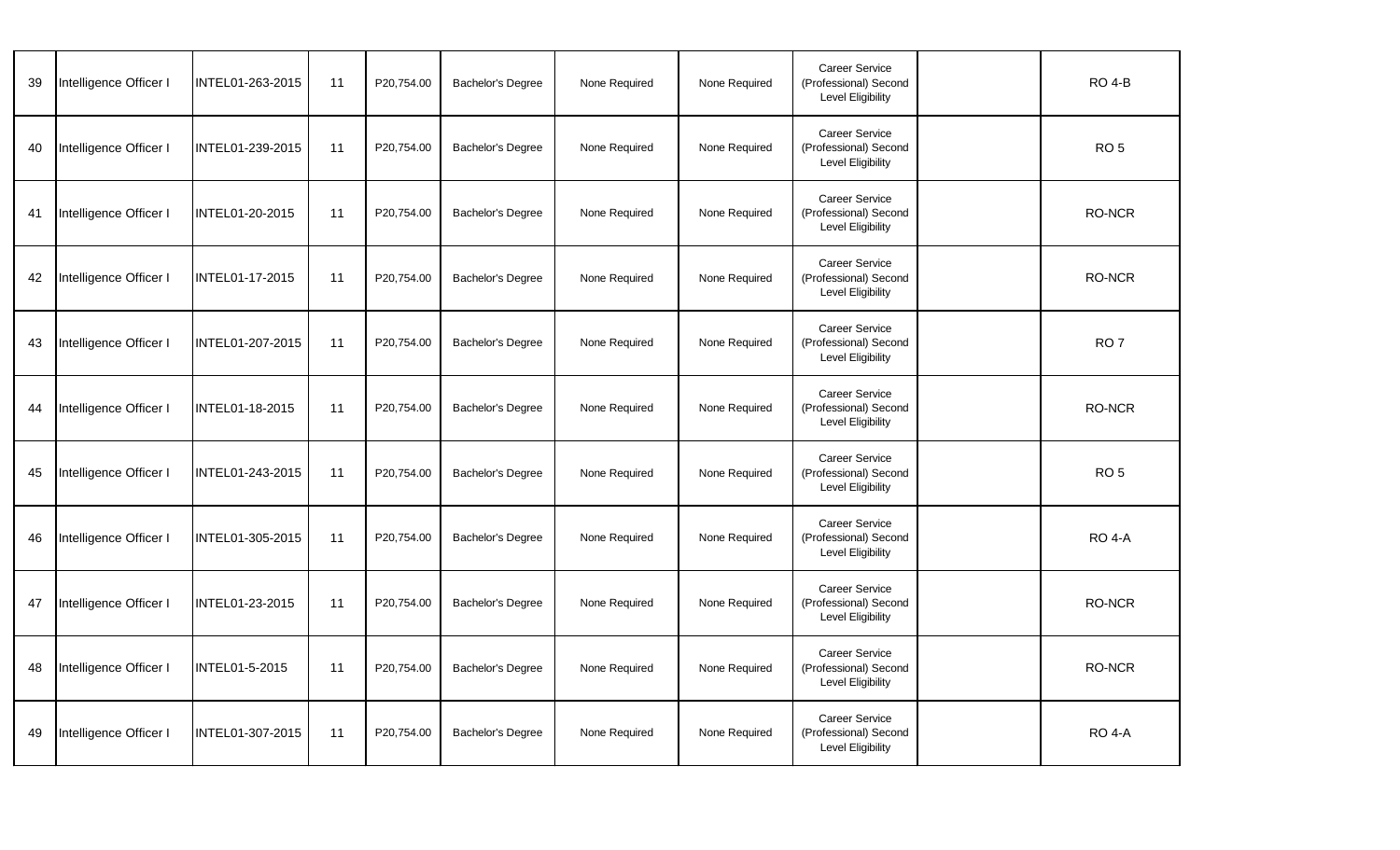| 50 | Intelligence Officer I | INTEL01-28-2015  | 11 | P20,754.00 | Bachelor's Degree        | None Required | None Required | <b>Career Service</b><br>(Professional) Second<br>Level Eligibility        | RO-NCR          |
|----|------------------------|------------------|----|------------|--------------------------|---------------|---------------|----------------------------------------------------------------------------|-----------------|
| 51 | Intelligence Officer I | INTEL01-308-2015 | 11 | P20,754.00 | <b>Bachelor's Degree</b> | None Required | None Required | <b>Career Service</b><br>(Professional) Second<br><b>Level Eligibility</b> | <b>RO 4-A</b>   |
| 52 | Intelligence Officer I | INTEL01-29-2015  | 11 | P20,754.00 | <b>Bachelor's Degree</b> | None Required | None Required | Career Service<br>(Professional) Second<br><b>Level Eligibility</b>        | RO-NCR          |
| 53 | Intelligence Officer I | INTEL01-314-2015 | 11 | P20,754.00 | Bachelor's Degree        | None Required | None Required | <b>Career Service</b><br>(Professional) Second<br><b>Level Eligibility</b> | RO <sub>3</sub> |
| 54 | Intelligence Officer I | INTEL01-382-2007 | 11 | P20,754.00 | <b>Bachelor's Degree</b> | None Required | None Required | <b>Career Service</b><br>(Professional) Second<br>Level Eligibility        | <b>RO-NCR</b>   |
| 55 | Intelligence Officer I | INTEL01-264-2015 | 11 | P20,754.00 | Bachelor's Degree        | None Required | None Required | <b>Career Service</b><br>(Professional) Second<br>Level Eligibility        | <b>RO 4-B</b>   |
| 56 | Intelligence Officer I | INTEL01-310-2015 | 11 | P20,754.00 | Bachelor's Degree        | None Required | None Required | <b>Career Service</b><br>(Professional) Second<br>Level Eligibility        | <b>RO 4-A</b>   |
| 57 | Intelligence Officer I | INTEL01-220-2015 | 11 | P20,754.00 | <b>Bachelor's Degree</b> | None Required | None Required | Career Service<br>(Professional) Second<br>Level Eligibility               | RO <sub>6</sub> |
| 58 | Intelligence Officer I | INTEL01-428-2007 | 11 | P20,754.00 | Bachelor's Degree        | None Required | None Required | <b>Career Service</b><br>(Professional) Second<br>Level Eligibility        | RO <sub>7</sub> |
| 59 | Intelligence Officer I | INTEL01-274-2007 | 11 | P20,754.00 | Bachelor's Degree        | None Required | None Required | <b>Career Service</b><br>(Professional) Second<br>Level Eligibility        | RO <sub>8</sub> |
| 60 | Intelligence Officer I | INTEL01-321-2015 | 11 | P20,754.00 | Bachelor's Degree        | None Required | None Required | <b>Career Service</b><br>(Professional) Second<br>Level Eligibility        | RO <sub>3</sub> |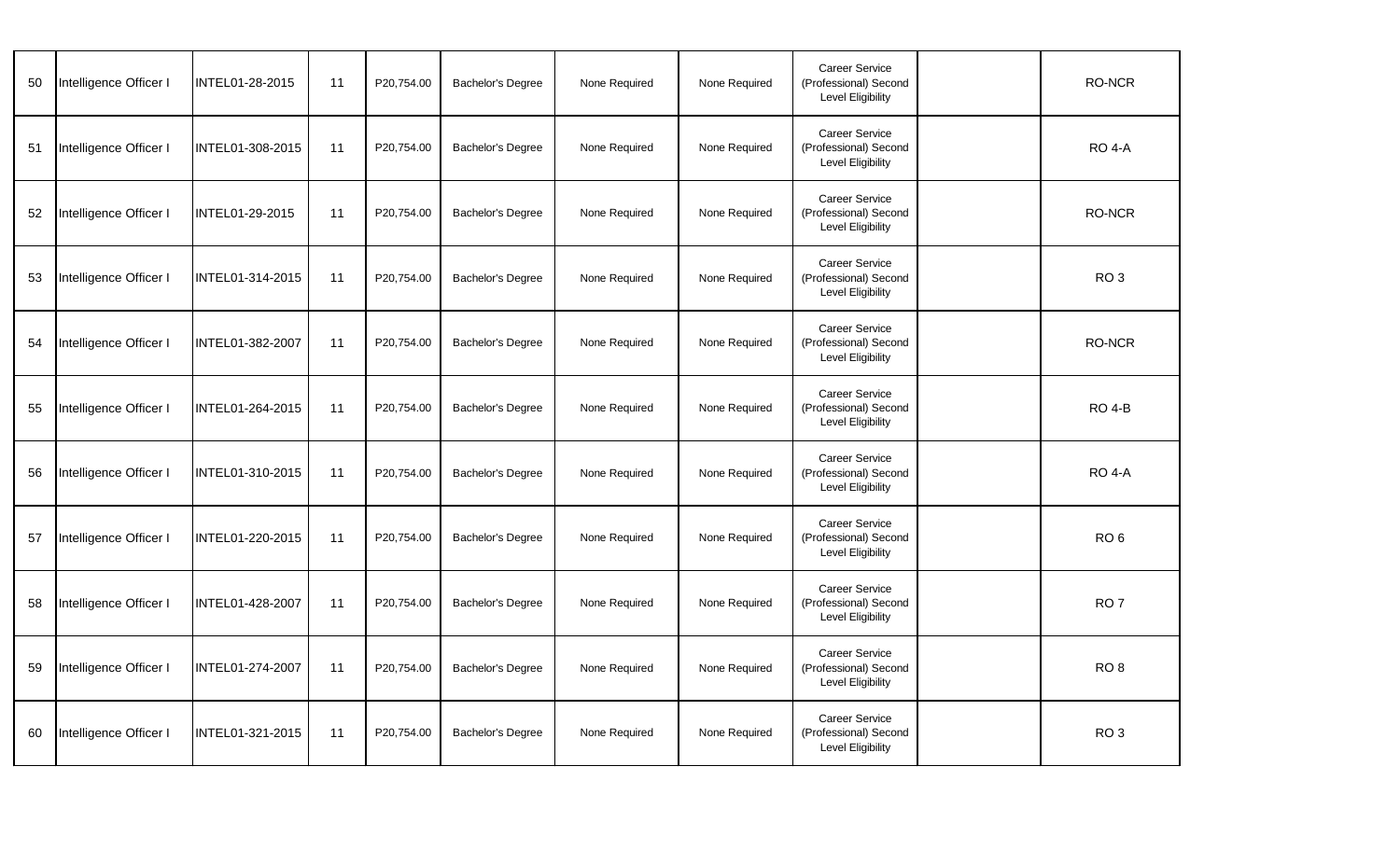| 61 | Intelligence Officer I | INTEL01-341-2015 | 11 | P20,754.00 | Bachelor's Degree        | None Required | None Required | <b>Career Service</b><br>(Professional) Second<br>Level Eligibility        | RO <sub>2</sub> |
|----|------------------------|------------------|----|------------|--------------------------|---------------|---------------|----------------------------------------------------------------------------|-----------------|
| 62 | Intelligence Officer I | INTEL01-266-2015 | 11 | P20,754.00 | <b>Bachelor's Degree</b> | None Required | None Required | <b>Career Service</b><br>(Professional) Second<br><b>Level Eligibility</b> | <b>RO 4-B</b>   |
| 63 | Intelligence Officer I | INTEL01-330-2015 | 11 | P20,754.00 | <b>Bachelor's Degree</b> | None Required | None Required | Career Service<br>(Professional) Second<br><b>Level Eligibility</b>        | RO <sub>3</sub> |
| 64 | Intelligence Officer I | INTEL01-270-2015 | 11 | P20,754.00 | Bachelor's Degree        | None Required | None Required | <b>Career Service</b><br>(Professional) Second<br><b>Level Eligibility</b> | <b>RO 4-B</b>   |
| 65 | Intelligence Officer I | INTEL01-333-2015 | 11 | P20,754.00 | <b>Bachelor's Degree</b> | None Required | None Required | <b>Career Service</b><br>(Professional) Second<br>Level Eligibility        | RO <sub>3</sub> |
| 66 | Intelligence Officer I | INTEL01-237-2015 | 11 | P20,754.00 | Bachelor's Degree        | None Required | None Required | <b>Career Service</b><br>(Professional) Second<br><b>Level Eligibility</b> | RO <sub>6</sub> |
| 67 | Intelligence Officer I | INTEL01-337-2015 | 11 | P20,754.00 | <b>Bachelor's Degree</b> | None Required | None Required | <b>Career Service</b><br>(Professional) Second<br><b>Level Eligibility</b> | RO <sub>3</sub> |
| 68 | Intelligence Officer I | INTEL01-338-2015 | 11 | P20,754.00 | <b>Bachelor's Degree</b> | None Required | None Required | Career Service<br>(Professional) Second<br><b>Level Eligibility</b>        | RO <sub>3</sub> |
| 69 | Intelligence Officer I | INTEL01-378-2015 | 11 | P20.754.00 | Bachelor's Degree        | None Required | None Required | <b>Career Service</b><br>(Professional) Second<br><b>Level Eligibility</b> | RO <sub>1</sub> |
| 70 | Intelligence Officer I | INTEL01-340-2015 | 11 | P20,754.00 | <b>Bachelor's Degree</b> | None Required | None Required | <b>Career Service</b><br>(Professional) Second<br><b>Level Eligibility</b> | RO <sub>3</sub> |
| 71 | Intelligence Officer I | INTEL01-30-2015  | 11 | P20,754.00 | Bachelor's Degree        | None Required | None Required | <b>Career Service</b><br>(Professional) Second<br><b>Level Eligibility</b> | RO-NCR          |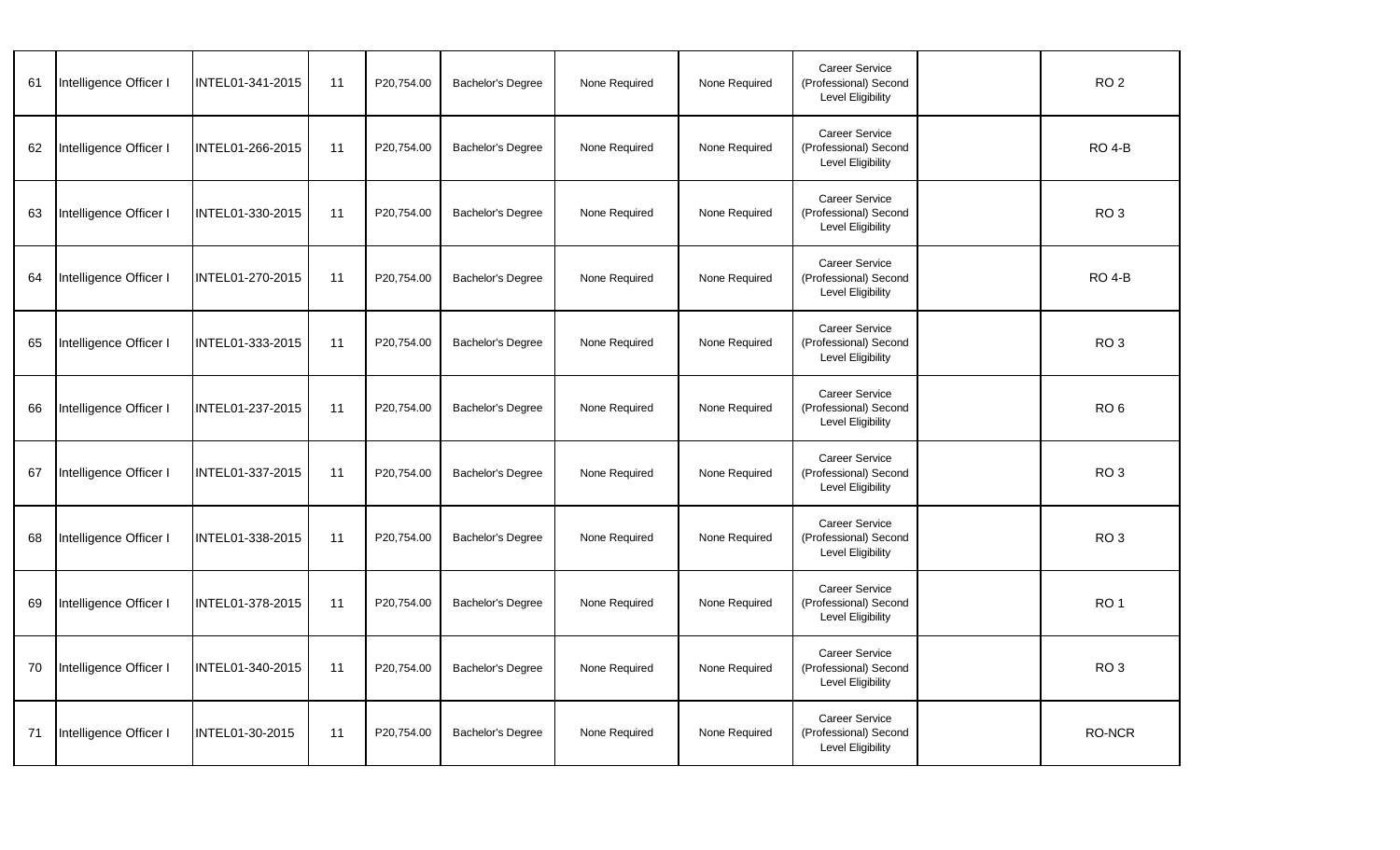| 72 | Intelligence Officer I                   | INTEL01-319-2015 | 11             | P20,754.00 | <b>Bachelor's Degree</b>                         | None Required                   | None Required                    | <b>Career Service</b><br>(Professional) Second<br><b>Level Eligibility</b>                       | RO <sub>3</sub> |
|----|------------------------------------------|------------------|----------------|------------|--------------------------------------------------|---------------------------------|----------------------------------|--------------------------------------------------------------------------------------------------|-----------------|
| 73 | Intelligence Officer I                   | INTEL01-372-2015 | 11             | P20,754.00 | <b>Bachelor's Degree</b>                         | None Required                   | None Required                    | <b>Career Service</b><br>(Professional) Second<br><b>Level Eligibility</b>                       | RO <sub>1</sub> |
| 74 | Intelligence Officer I                   | INTEL01-519-2007 | 11             | P20,754.00 | Bachelor's Degree                                | None Required                   | None Required                    | Career Service<br>(Professional) Second<br><b>Level Eligibility</b>                              | RO <sub>8</sub> |
| 75 | Intelligence Officer I                   | INTEL01-370-2015 | 11             | P20,754.00 | <b>Bachelor's Degree</b>                         | None Required                   | None Required                    | Career Service<br>(Professional) Second<br><b>Level Eligibility</b>                              | RO <sub>1</sub> |
| 76 | Intelligence Officer I                   | INTEL01-329-2015 | 11             | P20,754.00 | Bachelor's Degree                                | None Required                   | None Required                    | Career Service<br>(Professional) Second<br><b>Level Eligibility</b>                              | RO <sub>3</sub> |
| 77 | Intelligence Officer I                   | INTEL01-346-2015 | 11             | P20,754.00 | <b>Bachelor's Degree</b>                         | None Required                   | None Required                    | Career Service<br>(Professional) Second<br>Level Eligibility                                     | RO <sub>2</sub> |
| 78 | <b>Chemist I</b>                         | CMT1-76-2007     | 11             | P20,754.00 | <b>BS Chemistry</b>                              | None Required                   | None Required                    | RA 1080                                                                                          | RO <sub>6</sub> |
| 79 | Admin Officer I (Supply<br>Officer I)    | ADOF1-33-2007    | 10             | P19,233.00 | <b>Bachelor's Degree</b>                         | None Required                   | None Required                    | Career Service<br>(Professional) Second<br><b>Level Eligibility</b>                              | <b>LMS</b>      |
| 80 | Laboratory Technician                    | LABT2-98-2007    | 8              | P16,758.00 | Completion of two<br>years studies in<br>college | 4 hours of relevant<br>training | 1 year of relevant<br>experience | Career Service (Sub-<br>Professional) Laboratory<br><b>Technician First Level</b><br>Eligibility | RO <sub>7</sub> |
| 81 | Admin Asst II<br>(Disbursing Officer II) | ADAS2-60-2007    | 8              | P16,758.00 | Completion of two<br>vears studies in<br>college | 4 hours of relevant<br>training | 1 year of relevant<br>experience | Career Service (Sub-<br>Professional) First Level<br>Eligibility                                 | <b>RO-NCR</b>   |
| 82 | <b>Prison Guard II</b>                   | PRISG2-152-2007  | $\overline{7}$ | P15,738.00 | Completion of two<br>years studies in<br>college | None Required                   | None Required                    | Career Service (Sub-<br>Professional) First Level<br>Eligibility                                 | <b>RO 12</b>    |